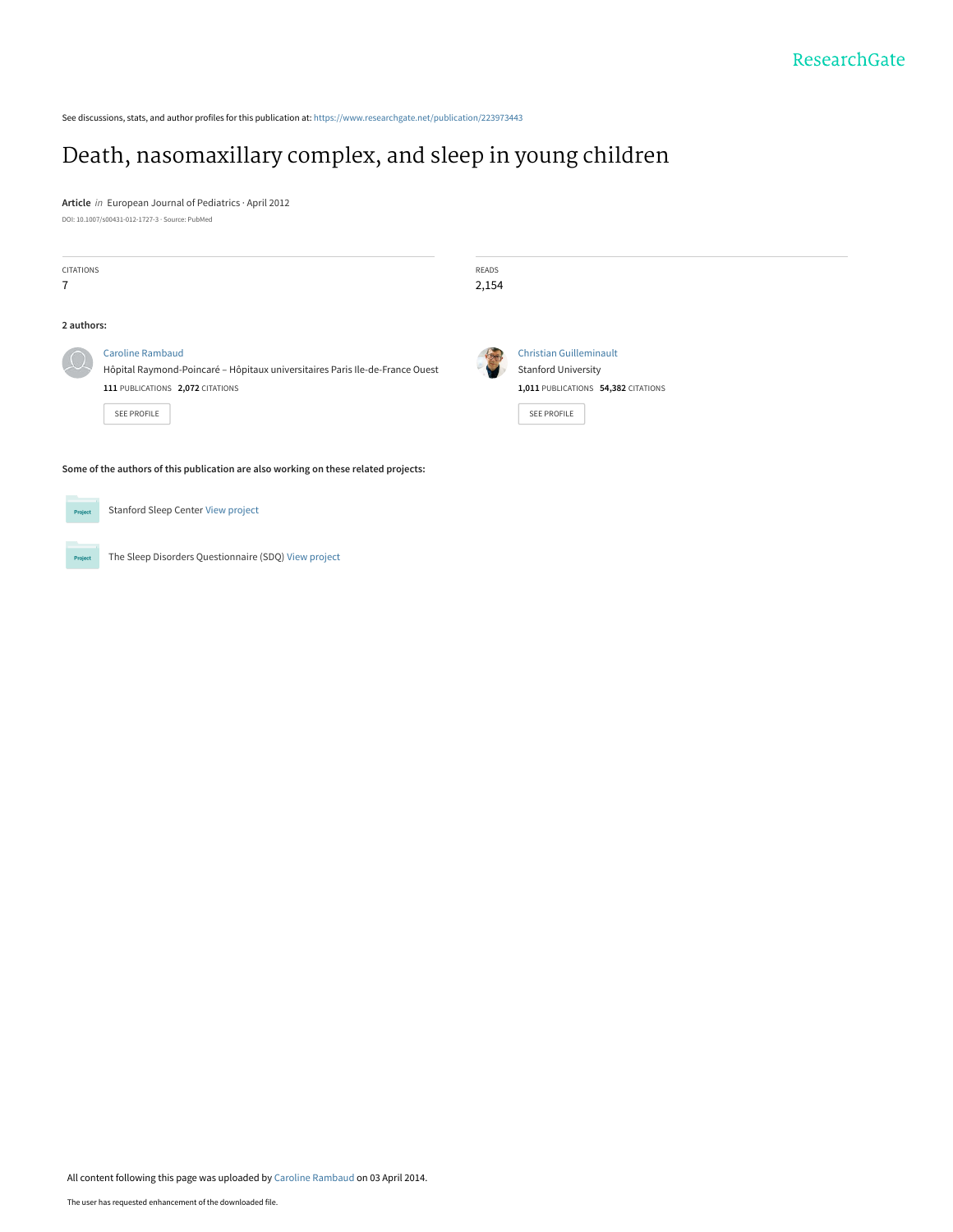ORIGINAL ARTICLE

## Death, nasomaxillary complex, and sleep in young children

Caroline Rambaud · Christian Guilleminault

Posted by Geoff Bond w[ww.naturaleater.com](http://www.naturaleater.com) 

Received: 10 January 2012 /Accepted: 20 March 2012  $\oslash$  Springer-Verlag 2012

Abstract This is an investigation of anatomical and sleep history risk factors that were associated with abrupt sleepassociated death in seven children with good pre-mortem history. Seven young children with abrupt deaths and information on health status, sleep history, death scene report, and autopsy performed in a specialized unit dedicated to investigation of abrupt death in young children were investigated Seven age and gender matched living children with obstructive-sleep-apnea (OSA) were compared to the findings obtained from the dead children. Two deaths results from accidents determined by the death scene and five were unexplained at the death scene. History revealed presence of chronic indicators of abnormal sleep in all cases prior death and history of an acute, often mild, rhinitis just preceding death in several. Four children, including three infants, were usually sleeping in a prone position. Autopsy demonstrated variable enlargement of upper airway soft tissues in all cases, and in all cases, there were features consistent with a narrow, small nasomaxillary complex, with or without mandibular retroposition. All children were concluded to have died of hypoxia during sleep. Our OSA children presented similar complaints and similar facial features. Anatomic risk factors for a narrow upper airway can be determined early in life, and these traits are often familial. Their presence should lead to greater attention to sleep-related complaints that may be

C. Rambaud Service d'anatomie pathologique et médecine légale Hôpital Raymond Poincaré, 92380 Garches, France

C. Guilleminault  $(\boxtimes)$ Stanford University Sleep Medicine Division, Stanford Medical Outpatient Center, 450 Broadway, M/C5704, Redwood City, CA 94063, USA e-mail: cguil@stanford.edu

present very early in life and indicate impairment of well been and presence of sleep disruption. Further investigation should be performed to understand the role of upper airway infection in the setting of anatomically small airway in apparently abrupt death of infants and toddlers.

Keywords Abrupt death . Children . Naso-maxillary complex . Sleep-disordered breathing . Facial traits. Recognition of risk factors

## Introduction

Pediatric sleep-disordered breathing (SDB) is most commonly related to a small upper airway. The nasomaxillary complex and the mandible are the bone structures supporting the soft tissues lining the upper airway. Adenotonsillectomy is the most common treatment of obstructive sleep apnea (OSA) in non-obese children, but this treatment approach can leave residual sleep-disordered breathing. Follow-up orthodontic treatment to widen the base of the nasomaxillary complex may further improve obstructive sleep apnea syndrome [3, 6–8, 22–24]. The clinical symptoms associated with OSA are well-documented and are multi-faceted, including agitated and disrupted sleep, parasomnias (sleepwalking, sleep terrors, enuresis, etc.), and noisy breathing at night, as well as daytime sleepiness, fatigue, morning headache, and learning, behavioral, and attention problems [9]. The facial features that are associated with anatomical risk factors for children with SDB have received more attention in the last few years. These facial traits are present at birth and may be features that run in the family. Environment during postnatal development also plays a role. Reports dating back to the mid-1960s have argued in favor of a continuous interaction between abnormal enlargement of the soft tissue of the upper airway, development of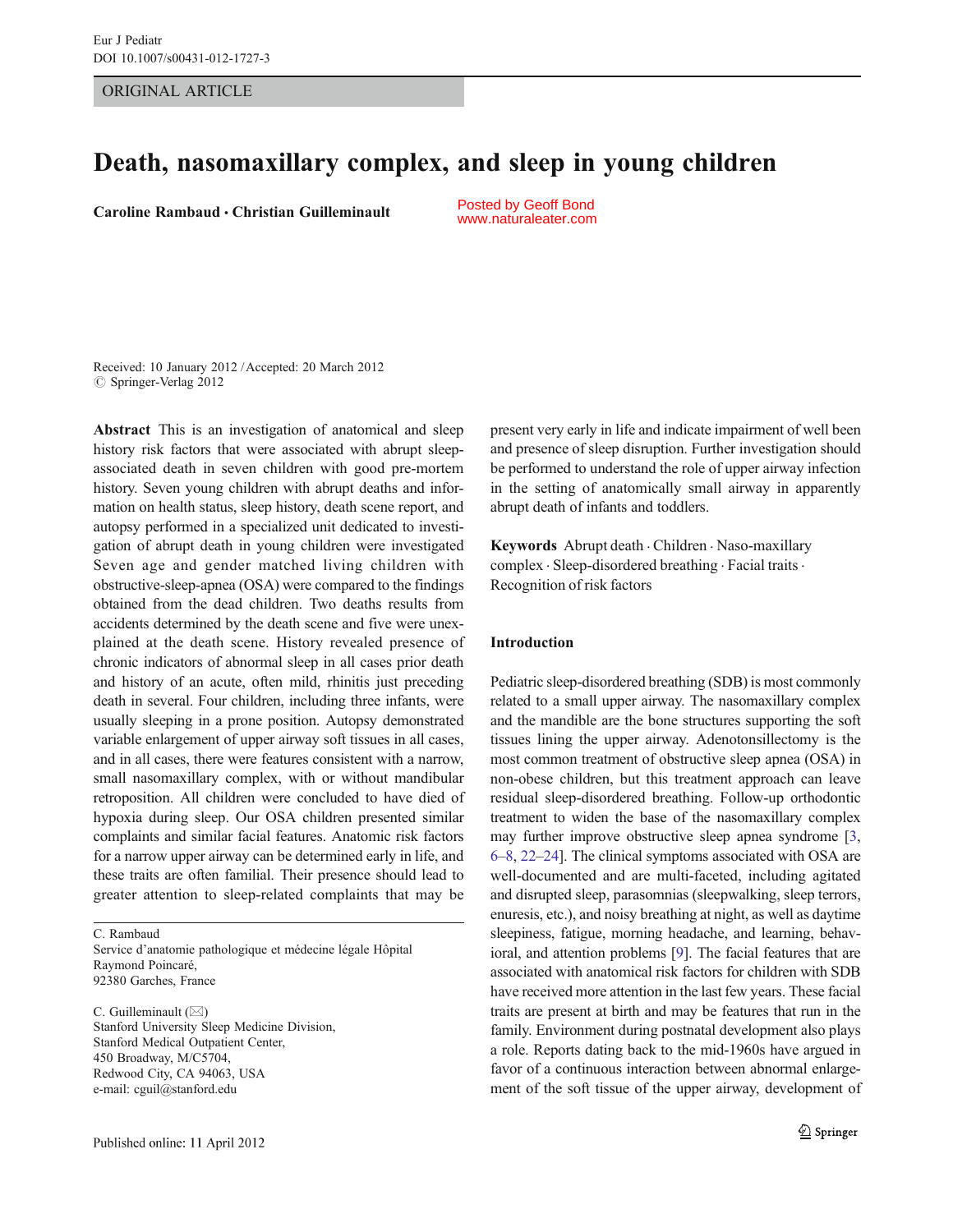oral breathing, and abnormal growth of the nasomaxillary complex and mandible [11–15, 17, 27, 29]. Infants at birth are considered obligatory nasal breathers, and nasal breathing is the normal way to exchange air during sleep. However, in the setting of abnormal nasal resistance, a transition to mouthbreathing occurs at a variable age after birth; this is associated with an increase in respiratory effort during sleep. This increased effort leads to recruitment of accessory respiratory muscles during NREM sleep, but state-specific atonia eliminates this compensatory mechanism during REM sleep, a sleep state that represents a large proportion of total sleep time in the first year of life. Sleep position may have an impact on how effectively the intercostal muscles assist during periods of increased respiratory effort. Diaphragmatic placement with flattening of diaphragm when in a flat position may also have a role in breathing during sleep early in life. The recommendation to place infant on their back to sleep has been part of the well-known international "Back to Sleep" campaign [20]. Finally, the early position of the hyoid bone also affects stability of the airway. It is positioned at the level of the base of the tongue at birth, and slowly descends during early childhood towards the 4th vertebra.

The presence of a high and narrow hard palate is a clinical sign indicative of a narrow nasomaxillary complex and has been associated with presence of SDB and abnormal nasal resistance [8, 10, 19, 23]. Rapid maxillary expansion, an orthodontic treatment which may be used to treat OSA aims to widen this narrow and high hard palate in early childhood [2, 9, 13, 18, 24].

This report aims at attracting the attention of pediatricians on the importance of parental sleep complaints, and the anatomical features that were present in these infants that should have had these children considered as at risk of abnormal upper airway resistance during sleep and at risk of abrupt worsening during sleep in association with upper airway infection or inflammation.

### **Methods**

We present a retrospective series of seven normal weight young children who are thought to have died during sleep between 2006 and 2008, and for whom death was determined to be "abrupt." All of these children had post mortem evaluation in a forensic unit specializing in the investigation of abrupt deaths in infants and young children in the 92th department of France (western suburbs of Paris) depending of the city of Versailles Court and investigating judges. The unit utilizes a detailed protocol for investigation of abrupt death in young children, including thorough death scene investigation, investigation of the child's health around the time of death (via pediatric records), review of the sleep

|                                    | Case #1              | Case $#2$             | Case $#3$                           | Case #4                              | Case $#5$                            | Case #6                                             | Case $#7$                   |
|------------------------------------|----------------------|-----------------------|-------------------------------------|--------------------------------------|--------------------------------------|-----------------------------------------------------|-----------------------------|
| Age at time of death               | 4 months<br>3 years, | $9\frac{1}{2}$ months | days<br>$\overline{50}$             | 60 days                              | 52 days                              | $14\frac{1}{2}$ months                              | $22\%$ months               |
| Gender                             | Female               | Male                  | Male                                | Male                                 | Male                                 | Male                                                | Male                        |
| Behavioral state<br>prior to death | Asleep               | Asleep                | Asleep                              | Asleep                               | Asleep                               | Lying on back<br>(unknown)<br>Abrupt<br>Unexplained | Asleep                      |
| Information on                     | Accidental           | Accidental            | Abrupt Unexplained                  | Abrupt Unexplained                   | Abrupt Unexplained                   |                                                     | Abrupt                      |
| death before<br>autopsy            | Death                | Death                 | Death                               | Death                                | Death                                | Death                                               | Unexplained Death           |
| Autopsy findings                   | Accidental           | Accidental            | Asphyxia during sleep,              | Asphyxia during sleep,               | Asphyxia during sleep,               |                                                     | Asphyxia during sleep,      |
| related to cause                   | hanging              | strangulation         | evidence of upper                   | evidence of upper                    | evidence of upper                    | Asphyxia<br>during sleep                            | evidence of upper           |
| of death                           |                      |                       | respiratory tract viral<br>nfection | respiratory tract viral<br>infection | respiratory tract viral<br>infection |                                                     | respiratory tract infection |
| Gestational age                    | 36 weeks (c-         | 40 weeks              | weeks<br>$\overline{40}$            | 37 weeks                             | 37 weeks                             | 40 weeks                                            | 39 weeks                    |
| at birth                           | section; twin)       | (forceps)             |                                     |                                      |                                      | (heterozygote<br>twin)                              |                             |
|                                    |                      |                       |                                     |                                      |                                      |                                                     |                             |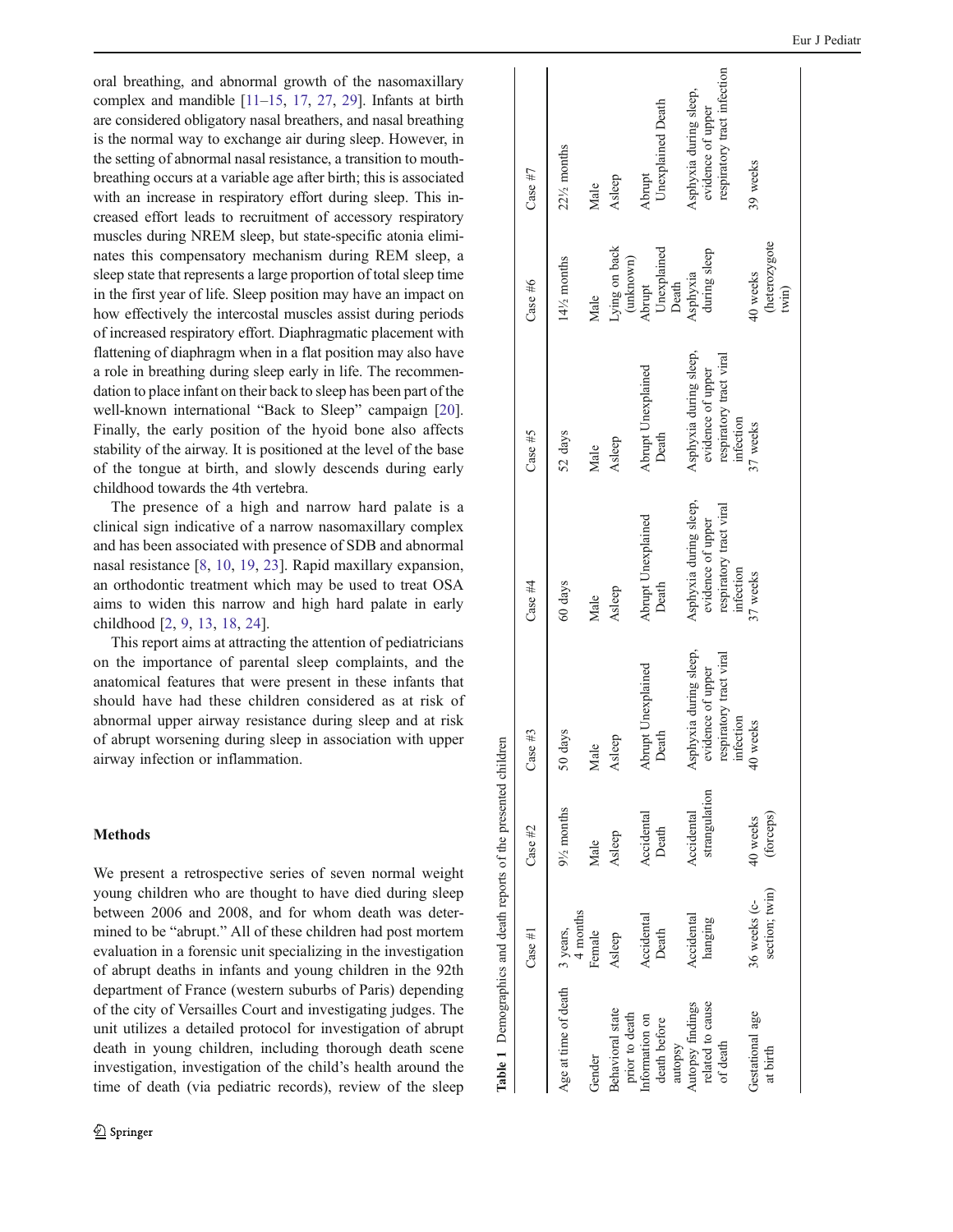## Table 2 Summary of past medical history

| Past Medical History |                                                                                                               |
|----------------------|---------------------------------------------------------------------------------------------------------------|
| Case $#1$            | • Breathing difficulties at birth                                                                             |
|                      | • Child kept 1 week in neonatology unit for observation—no treatment                                          |
|                      | • Rhinopharyngitis 24 h prior death                                                                           |
| Case $#2$            | • Several episodes of rhinopharyngitis (never hospitalized)                                                   |
|                      | • Rhinitis at time of death                                                                                   |
| Case $#3$            | • Unexplained fever at 3 weeks of age                                                                         |
|                      | • Possible viral infection                                                                                    |
| Case $#4$            | • None known                                                                                                  |
| Case $#5$            | • None known                                                                                                  |
| Case $#6$            | • Two episodes qualified as "bronchiolitis" more than 1 year before death                                     |
|                      | • (Viral) rhinopharyngitis 24-h prior death                                                                   |
| Case $#7$            | • Several episodes of rhinopharyngitis                                                                        |
|                      | • One episode of bronchiolitis related to respiratory syncitial virus with hospitalization at 5 months of age |
|                      | • Pharyngitis 24 h prior to death                                                                             |

## Table 3 Summary of sleep history

| Case       | • Chronic very agitated sleep, moved a lot during sleep                                                                                                                                                                                                                                            |  |  |  |
|------------|----------------------------------------------------------------------------------------------------------------------------------------------------------------------------------------------------------------------------------------------------------------------------------------------------|--|--|--|
| #1         | • Could often be found in head/feet opposite location and observed in many sleep positions due to agitated sleep.                                                                                                                                                                                  |  |  |  |
|            | • Known chronic snorer since at least 6 months of age.                                                                                                                                                                                                                                             |  |  |  |
| Case       | • Chronic agitated sleep: Slept in many positions due to agitation during sleep.                                                                                                                                                                                                                   |  |  |  |
| #2         | • Mouth breathing during sleep                                                                                                                                                                                                                                                                     |  |  |  |
|            | • Brief awakenings during sleep with short crying spells and falling asleep again on his own; no recall in morning. Mother initially<br>concerned about crying spells but as problem was chronic and as there was rapid return to sleep without parental intervention, parents<br>felt re-assured. |  |  |  |
| Case<br>#3 | • Nothing reported by parents except night prior death except mouth breather during sleep possible rhinopharyngitis: Irritability, crying<br>more than usual and waking-up more during night. Also may have had "faster breathing than usual" while asleep the evening before<br>death             |  |  |  |
|            | • Slept prone                                                                                                                                                                                                                                                                                      |  |  |  |
| Case       | • No report of abnormal sleep intermittent mouth breather                                                                                                                                                                                                                                          |  |  |  |
| #4         | • Co-sleeping with mother                                                                                                                                                                                                                                                                          |  |  |  |
|            | • Infant with regular breast-feeding schedule(3 to 4 h)                                                                                                                                                                                                                                            |  |  |  |
|            | • Slept prone                                                                                                                                                                                                                                                                                      |  |  |  |
|            | • Presence of a "stuffy" nose within 36 h and more agitated sleep the night before                                                                                                                                                                                                                 |  |  |  |
| Case       | • Abnormal sleep noted by parent since first weeks of life                                                                                                                                                                                                                                         |  |  |  |
| #5         | • Very long sleep periods and total sleep time that concerned mother                                                                                                                                                                                                                               |  |  |  |
|            | • Infant "hard to wake up"                                                                                                                                                                                                                                                                         |  |  |  |
|            | • Nightly presence of intermittent snoring with mouth breathing                                                                                                                                                                                                                                    |  |  |  |
|            | • Slow feeding: up to 60 min to finish bottle; needed repeated stimulation                                                                                                                                                                                                                         |  |  |  |
|            | • Slept supine                                                                                                                                                                                                                                                                                     |  |  |  |
| Case<br>#6 | • Chronic "noisy" breathing during sleep but no real snoring, mouth breather during sleep.                                                                                                                                                                                                         |  |  |  |
|            | • Child was brought to medical attention twice for "bronchiolitis" 14 months and 12 months before death (no treatment)                                                                                                                                                                             |  |  |  |
|            | • Slept in variable positions including prone                                                                                                                                                                                                                                                      |  |  |  |
| Case       | • Very agitated sleep chronically                                                                                                                                                                                                                                                                  |  |  |  |
| #7         | • Head position in maximum hyperextension during sleep since first few months of life                                                                                                                                                                                                              |  |  |  |
|            | • Slept side/and many different positions every night for many months                                                                                                                                                                                                                              |  |  |  |
|            | • Had "cold" and "stuffy" nose last 30 h, sleep even more agitated night before death.                                                                                                                                                                                                             |  |  |  |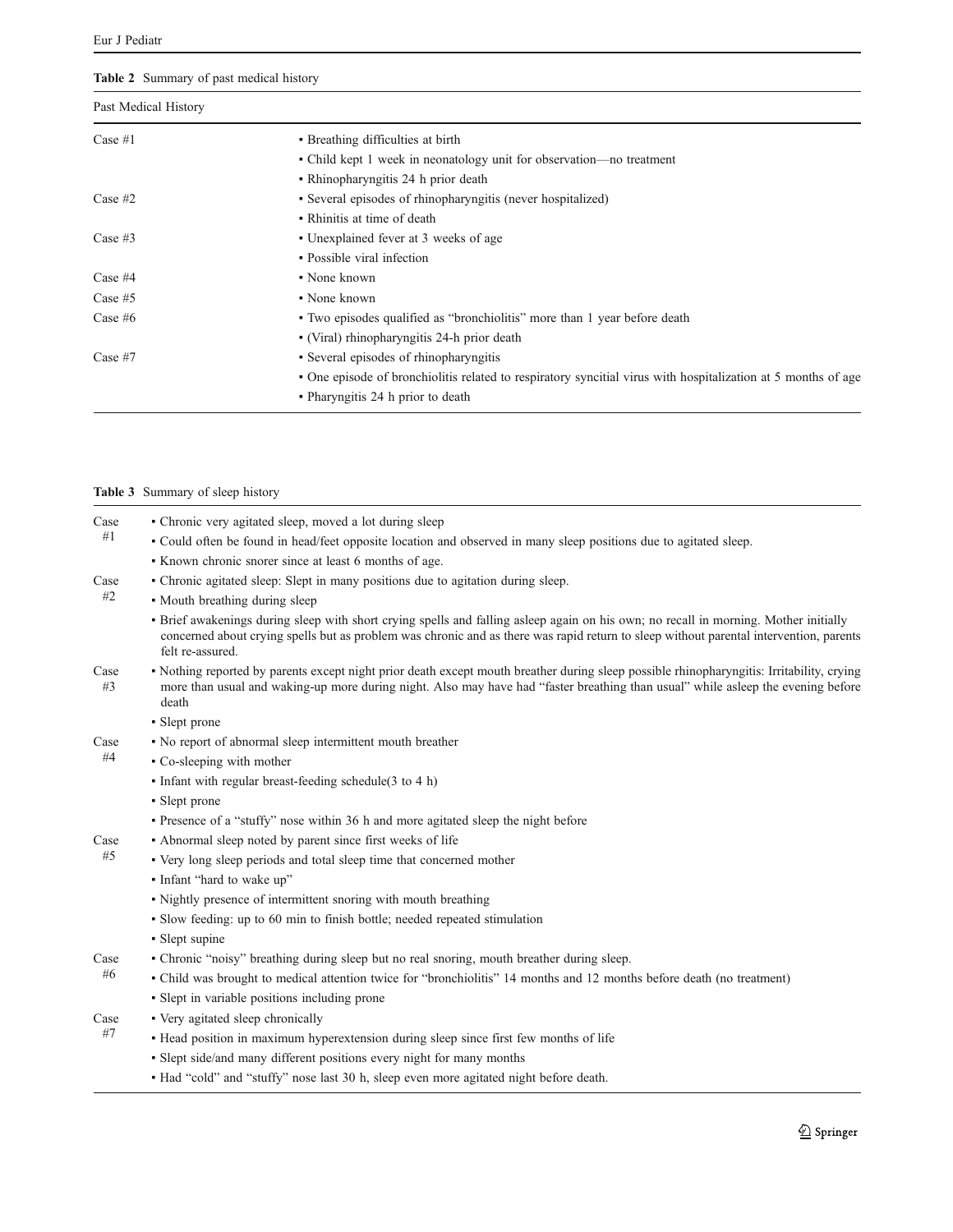

Fig. 1 Case #7: head position while sleeping through infancy. Legend: Note the head in hyperextension in the infant. The infant always slept in such position since 2 to 3 months of age. The position was so abnormal looking to parents that they photographed it and showed the photo to pediatrician. Such position is listed as an indicator of obstructive sleep apnea in a child in the International Classification of Sleep Disorder 2nd ed. Chronic snoring was present since 6 to 7 months of age

history from family and medical reports, and a thorough autopsy performed by a single forensic pathologist.

The 7 children were selected from a larger pool of 15 children with abrupt sleep-time-related deaths and a high, narrow hard palate by a researcher outside of the forensic unit. These subjects were selected based on completeness of documentation of medical information prior death and presence of a sleep history with reports not limited to parental information, prior death. Two of the deaths (#1 and #2) were considered to be "accidental" at the death scene. The five others were considered to be abrupt and without clear explanation at the death scene.

Each dead individual was matched with a living same age and gender child monitored for sleep-disordered breathing and presenting a high and narrow vaulted palate and mouth breathing during sleep for comparison.

| Case $#1$ | • High and narrow hard palate (ogival palate)                             |
|-----------|---------------------------------------------------------------------------|
|           | • Abnormal mandibular retroposition                                       |
|           | • Clear enlargement of tonsils                                            |
|           | • Clear enlargement of adenoids                                           |
|           | • Clear enlargement of cervical lymph nodes $(2.5 \times 1.5 \text{ cm})$ |
|           | · Very small upper airway                                                 |
| Case $#2$ | . High and narrow hard palate (ogival palate)                             |
|           | • Abnormal mandibular retroposition                                       |
|           | • Clear enlargement of tonsils, particularly extending vertically         |
|           | • Enlargement of cervical lymph nodes $(2.5 \times 1.5 \text{ cm})$       |
|           | • Small upper airway                                                      |
| Case $#3$ | · High and narrow hard palate (ogival palate)                             |
|           | · Abnormal mandibular retroposition                                       |
|           | • Abnormal narrow nose with arrow internal nasal valves                   |
|           | · Small upper airway                                                      |
| Case $#4$ | · High and narrow hard palate (ogival palate)                             |
|           | · Deviated nasal septum                                                   |
|           | • Abnormal mandibular retroposition                                       |
|           | • Auto visual pharyngitis and tracheo-laryngitis                          |
|           | · Small upper airway                                                      |
| Case $#5$ | • Narrow hard palate (ogival palate)                                      |
|           | · Abnormal mandibular retroposition                                       |
| Case $#6$ | . High and narrow hard palate (ogival palate)                             |
| Case $#7$ | • Abnormal mandibular retroposition                                       |
|           | • Clear enlargement of cervical lymph nodes                               |
|           | • Small upper airway                                                      |
|           | · Narrow hard palate with abnormal mid-line sutures                       |
|           | • Abnormal mandibular retroposition                                       |
|           | • Very voluminous tonsils                                                 |
|           | · Enlargement of cervical lymph nodes                                     |
|           | • Small upper airway                                                      |

Subjects

Table 4 Autopsy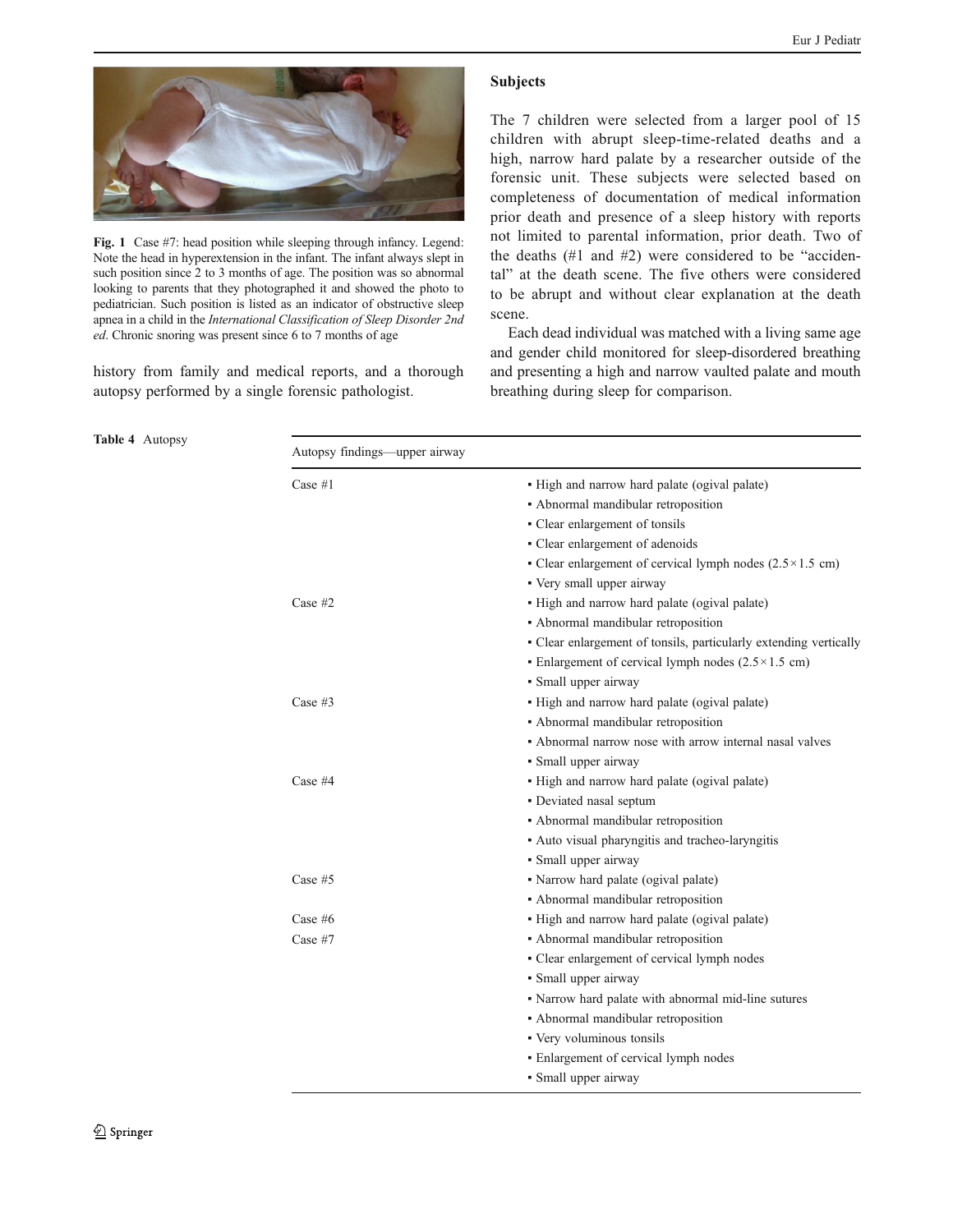#### Findings

Table 1 summarizes demographics and immediate death scene report, Table 2 summarizes the past medical history from medical reports, and Table 3 the known and documented sleep history.

#### Sleep history

Deaths occurred in a variety of contexts. Children #1 and #2 had accidental deaths. In subject #1, death was related to usage of a bed not meeting safety standards imposed by the European-Union. In subject #2, death occurred by strangulation by ties on the crib bumper pad. Already at death scene, there was mention that abnormal movements during sleep had lead to the condition setting up for the accident.

Deaths in subjects 1, 2, 5, and 7 occurred in the context of abnormal sleep which had been present for weeks to years. In these cases, there were histories of excessive movements during sleep, often associated with sweating. This "agitation" during sleep was significant enough to have been noted by each child's parent and mentioned to pediatrician. Parents reported frequent position changes, tossing and turning, and/ or finding the child rotated in bed with "feet on the pillow." In one subject (#7), unusual sleep position was documented by a photograph at a much younger age, where he is shown sleeping with head in hyperextension a position noted by parents from very early age (Fig. 1). There was also some heterogeneity in parental interpretation of sleep quality, with some parents noting that excessive movements or short duration were out of the ordinary; while others did not note anything unusual. Other disturbances of sleep that occurred regularly were also interpreted as normal, such as nightly short and self-limited crying spells. Caregivers reported presence of chronic snoring or noisy breathing in subjects 1, 6, and 7. Another potential



Fig. 2 Abnormal hard palate and acute tonsillar infiltration in Case #7. Legend: Note the abnormal presentation and narrowing of the hard palate, with presence of the two abnormal fossae, an anatomic risk factor for abnormal breathing during sleep. On the right side of the figure, histologic slide from tonsil with the presence of cryptic tonsil with polynuclear leucocyte infiltration and the presence of gram + infectious agent; the infection involves the tonsils that have secondary enlargement as noted at autopsy



Fig. 3 Bilateral tonsillar enlargement in Case #2. Legend: This child had both a high and narrow hard palate as shown in Fig. 4 with large tonsils extending high in tonsillar fossae without evidence of acute infection. The child was a known mouth breather and was known to have very agitated sleep chronically often found with feet on pillow and head at bottom of bed due to movements. No report of snoring but self-limiting crying spells during sleep

sleep-related symptom involves excessive sleepiness including while feeding noted in subject #5, which led to several pediatrician visits that indicated normal neurological evaluation.

In summary, investigation of the sleep history demonstrated association with abnormal sleep in 6/7 subjects, with variable symptom types but sufficiently concerning to parents that they had been mentioned to the pediatrician at least once. These complaints, in the context of otherwise normal development of the child, did not raise significant concern.

Finally infant cases 3 and 4 were placed asleep usually in a prone position, as "they liked it more."

#### Infection history

Half of the children were reported to have had symptoms of acute upper airway infection described as "pharyngitis" or "rhinopharyngitis" within the last 36 h of life. These reports were confirmed at autopsy.

#### Autopsy findings

Table 4 summarizes major autopsy findings, particularly in the upper airway. Presence of acute infection was confirmed in the above-mentioned subjects. The most dramatic was subject #7, in whom a Gram positive infection of the upper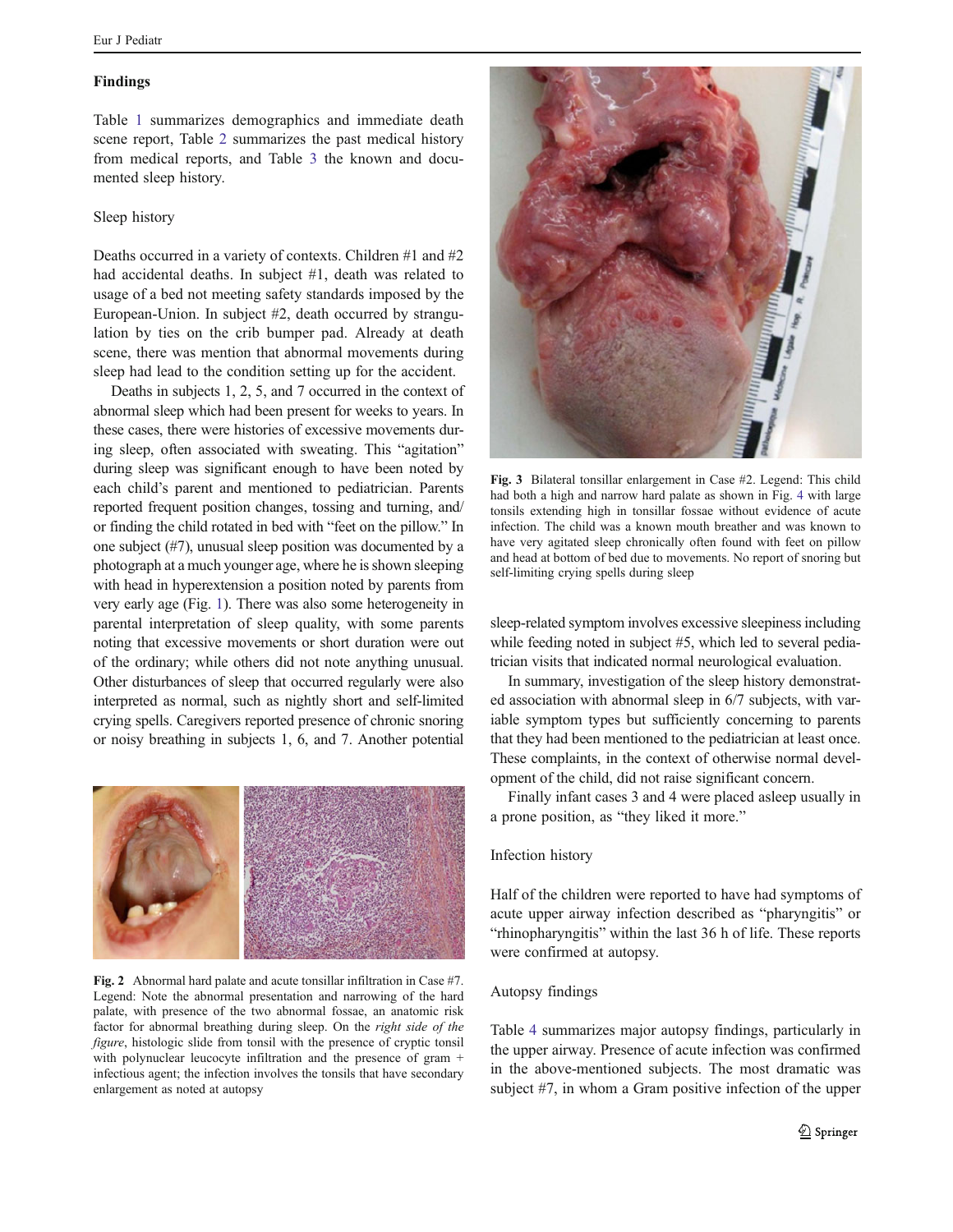Fig. 4 Montage of abnormal high and narrow hard palate in Cases #1–6. Legend: Note that all children present a visually recognizable abnormal high and narrow hard palate which is related to the development of the naso-maxillary complex during embryonic development considering age of children. On the first row on the left, on the second row in both cases, and on the third row from the top on the right; note the abnormal noses presented by the patients. The asymmetry of the nostril may not be obvious at first investigation; using photographs taken below the nose may help performing quietly better analyses. Asymmetrical opening is often associated with asymmetrical septum and change in nasal resistance. When associated with high palatal vault, they indicate presence of a higher upper airway resistance and greater risk of abnormal breathing during sleep with addition of infectious or inflammatory reaction (see text)



airway was identified, associated with active inflammatory infiltration of the tonsils (Fig. 2) associated with edema and enlargement of the surrounding soft tissues. In general, parents did not find upper airway infection symptoms alarming, and in the two cases in which a pediatrician had been consulted, only reassurance was given. There were also

clearly enlarged tonsils without evidence of acute infection in subject #2; these tonsils were noted to be both wide and elongated (Fig. 3). This was associated with the presence of small mandible, a finding often associated with narrow naso-maxillary complex (Fig. 4). All infants died with signs of important hypoxia at autopsy (Fig. 5).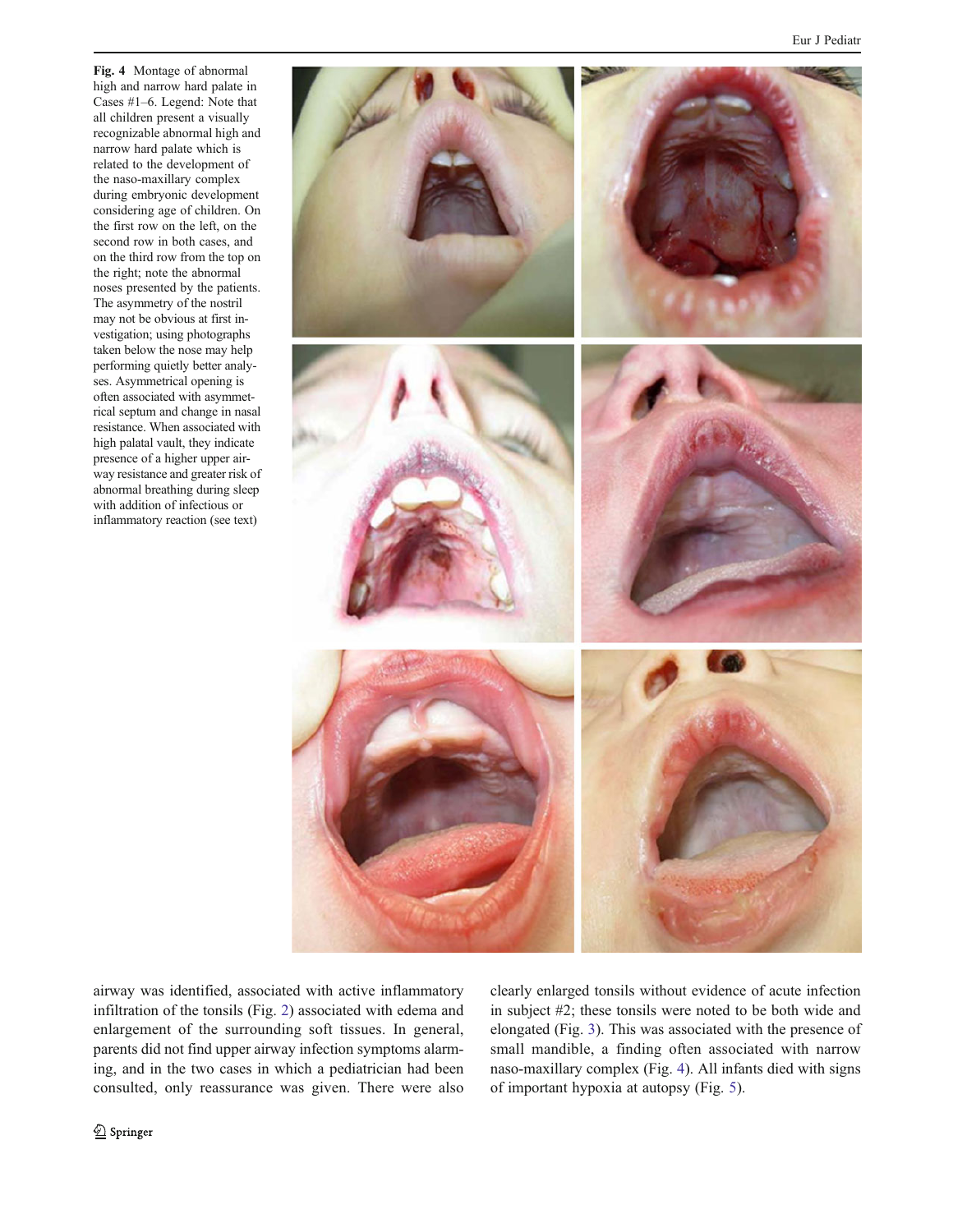

Fig. 5 Brain. Legend: Slice of brain demonstrating presence of important brain edema consequence of important hypoxia before death

#### Living children

From previously seen children with sleep-disordered breathing, seven children were extracted from the data base, they must have had clinical and oropharyngeal evaluation and polysomnography and be an age and gender match for the dead children. Anonymous data were then compared to the facial-oropharyngeal anatomic reports from those of the dead children, and those most closely related from the reports were considered as matching living children (Fig. 6). Each of the children had been seen and had a polysomnography— PSG—at the sleep-disordered clinic. PSG was obtained during daytime nap in infants 3 months and younger, nocturnal PSG was performed in all other cases. Retrospective analysis of de-identified clinical and polysomnographic data was approved by Stanford IRB.

Children younger than 6 months were seen for noisy/ snoring during sleep, and history of caretaker having observed abnormal breathing with presence of a "stopped breathing event" during sleep. The older children were seen for agitated sleep, snoring, difficulty to wake-up in the morning, and irritability; night terrors  $(n=2)$  inattention and hyperactivity  $(n=1)$ , and daytime sleepiness and "lethargy"  $(n=3)$ . Table 5 present these 7 matched living individuals and summarize the anatomical and PSG findings confirming presence of sleep-disordered breathing (see Table 5)

In summary: all children, dead and alive, presented a similar history of abnormal sleep; they also had similar anatomical oropharyngeal findings at examination. The abrupt death occurred in presence of a similar pathological background. Abnormal breathing during sleep was demonstrated with documentation of SDB on polysomnography in the living children who were treated. The dead children were not recognized as having abnormal sleep and were left untreated. Death was associated with most commonly an

upper airway infection and impairment of nasal breathing. It was related to the very chronic agitated sleep in two and presence of unsafe bedding in the "accidental deaths."

## Discussion

Although the exact sequence of events in these sudden, sleep-time-related pediatric deaths remains unknown, many of the deaths were preceded by an abnormal sleep history combined with anatomical risk factors for abnormal breathing during sleep. Also, it is unknown what role agitated sleep may have played in the two accidental deaths, though we conjecture that reduction of agitation during sleep periods may have reduced the likelihood of accidents. The consequences of abnormal breathing during sleep with very agitated sleep well documented by interviews of several caregivers of the same child—were a risk factor for an accident if bedding conditions were inappropriate.

All deaths showed evidence of hypoxia at time of death without other underlying causes (Fig. 5), and as mentioned above, all cases were associated with anatomical risk factors for abnormal breathing during sleep. In some cases, acute infection that further enlarged the soft tissues may have also



Fig. 6 Palate of a living infant with ALTE. Legend: Report of apparent life threatening event and presence of obstructive sleep apnea at polysomnography. Note the abnormal palatal vault presented by this infant similar to the one noted in the dead infants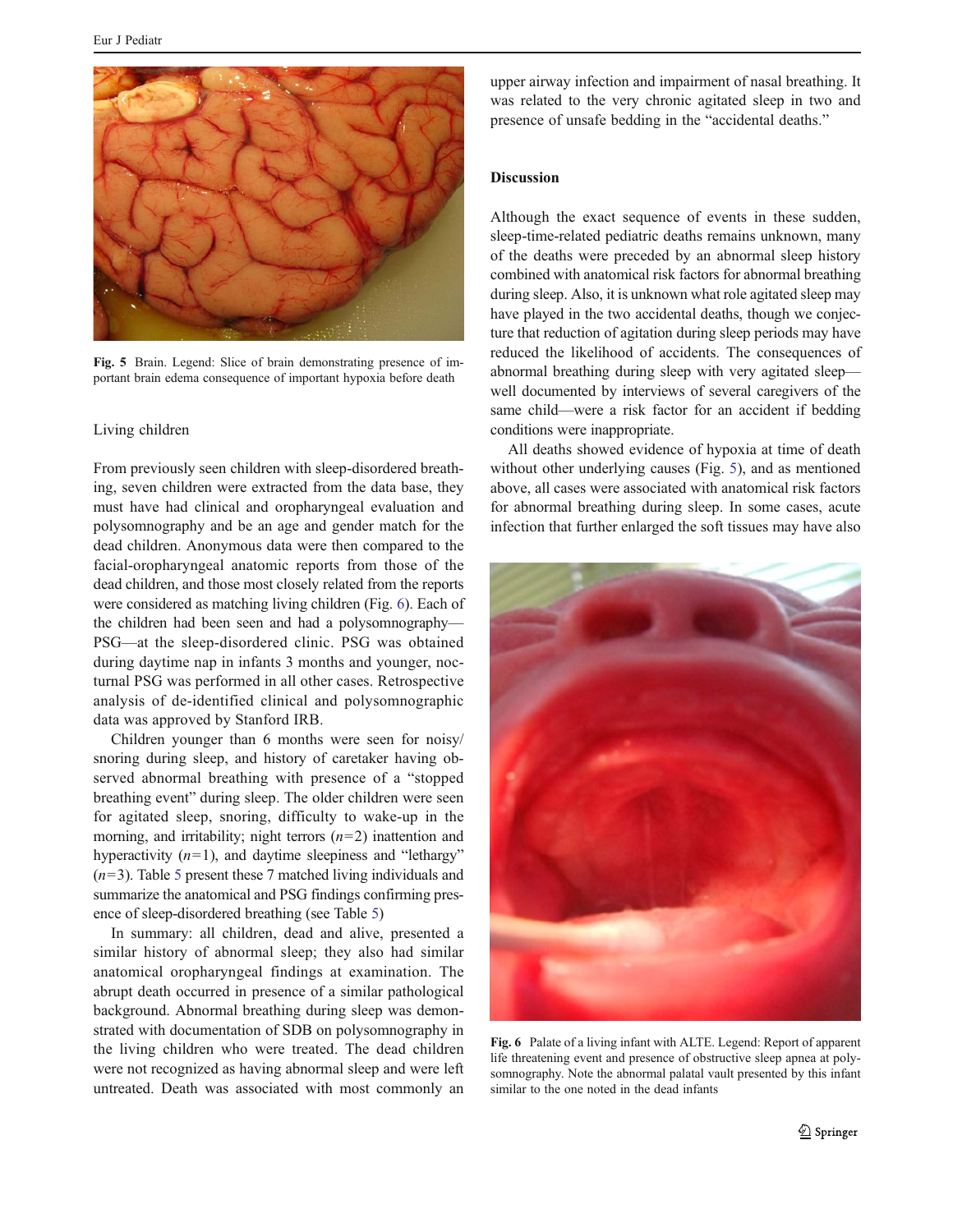Table 5 Demographics, results of evaluation, and polysomnographic findings in control living children

| Case $#1$ control; age:<br>42 months | • High, arched, and narrow hard palate<br>(ogival palate)                               | $\bullet$ AHI=10                                                 |
|--------------------------------------|-----------------------------------------------------------------------------------------|------------------------------------------------------------------|
|                                      | · Abnormal mandibular retroposition                                                     | • Lowest $SaO_2=90\%$                                            |
|                                      | • Small upper airway                                                                    | • Snoring 100 % time with presence of flow limitation            |
| Case $#2$ control; age:<br>10 months | High, arched, and narrow hard palate<br>(ogival palate)                                 | $\bullet$ AHI=13                                                 |
|                                      | • Abnormal mandibular retroposition                                                     | • Lowest $SaO_2=89\%$                                            |
|                                      | • Small upper airway                                                                    | • Snoring 100 % time with flow limitation                        |
| Case $#3$ control; age: 6 weeks      | · High, arched, and narrow hard palate<br>(ogival palate)<br>• Mandibular retroposition | • AHI=2 lowest $SaO_2=96\%$ , mouth breathing, snoring           |
|                                      | • Small upper airway                                                                    |                                                                  |
| Case #4 control; age: 9 weeks        | • High, arched, and narrow hard palate                                                  | • AHI=2.6, lowest SaO <sub>2</sub> =94 %                         |
|                                      | • Mandibular retroposition                                                              | • Mouth breathing, presence of flow limitation (ogival palate)   |
|                                      | • Small upper airway                                                                    |                                                                  |
| Case #5 control; age: 7 weeks        | · High, arched, and narrow hard palate<br>(ogival palate)                               | • AHI=5, lowest $SaO_2=92\%$                                     |
|                                      | • Mandibular retroposition                                                              | • Mouth breathing with flow limitation                           |
|                                      | • Small upper airway                                                                    |                                                                  |
| Case #6 control; age:                | • Narrow hard palate (ogival palate)                                                    | • AHI=9 lowest SaO <sub>2</sub> =90 %                            |
| 12 months                            | • Mandibular retroposition                                                              | • Continuous mouth breathing and snoring                         |
|                                      | $\bullet$ Enlarged tonsils $3+$                                                         |                                                                  |
| Case #7 control; age:<br>22 months   | • High, arched, and narrow hard palate<br>(ogival palate)                               | • AHI=14 lowest oxygen saturation; 89 %,                         |
|                                      | • Mandibular retroposition                                                              | • Continuous mouth breathing and snoring with flow<br>limitation |
|                                      | • Small upper airway                                                                    |                                                                  |
|                                      | • Tonsils 2+ but elongated, vertical<br>expansion                                       |                                                                  |

contributed to the development or worsening of abnormal breathing during sleep leading to even more agitated sleep. The sleep with head in hyperextension as presented in Fig. 1 is listed in the "International Classification of Sleep Disorder" as a sign of obstructive sleep apnea in children [1] and many of the symptoms mentioned by parents (sweating at night, agitated sleep, chronic snoring, and even chronic noisy breathing) [5, 9] have been cited as associated to abnormal breathing during sleep in general reviews of child OSA. The reports from the families were also very similar to those of our matched living OSA children.

Tachypnea is also a well-known finding in polysomnographic recordings of young children with sleep-disordered breathing [3]. It may be seen even without associated hypopneas or apneas during sleep and may also be associated with clinical symptoms that disappear after adenotonsillectomy. Tachypnea is a response to maintain minute ventilation if tidal volume is acutely decreased for any reason. But such a response has known limitations and may not be sufficient, particularly during REM sleep with the physiological disappearance of the respiratory accessory muscles due to the sleep state muscle atonia to avoid development of hypoventilation. Sleep position (prone) may be a further disadvantage. The association between prone position and abrupt death during sleep in infants is well documented as is often the report of a mild upper airway infection. Children with well-documented SDB prefer to sleep in a prone position, extending their head, and thus opening more their upper airway during sleep. It is recognized that an abnormally small upper airway may at times be seen in young infants previously considered as "near-miss SIDS/ALTE" or even "SIDS" [6, 11, 23].

The role of mild anatomical facial features in infants and abnormal breathing during sleep has been evoked for a long time, and has been link to need to resuscitation during sleep in infants and abrupt death classified as "SIDS" [6, 11, 21–23, 25, 26]. The facial traits that are related to the size of the upper airway may add a risk factor to poor breathing during sleep if an acute event involving decrease in air intake occurs including change in diaphragm position at rest while asleep. Modification of possible amplitude of thoracic movement depending of sleeping position in very young infant, may add to any, even limited, nasal resistance related to an acute nasal infection. One has also to emphasize of that two the infants presented not only a narrow hard palate, but also had an abnormal nasal presentation. Such combination of facial problems (narrow palate and abnormal nasal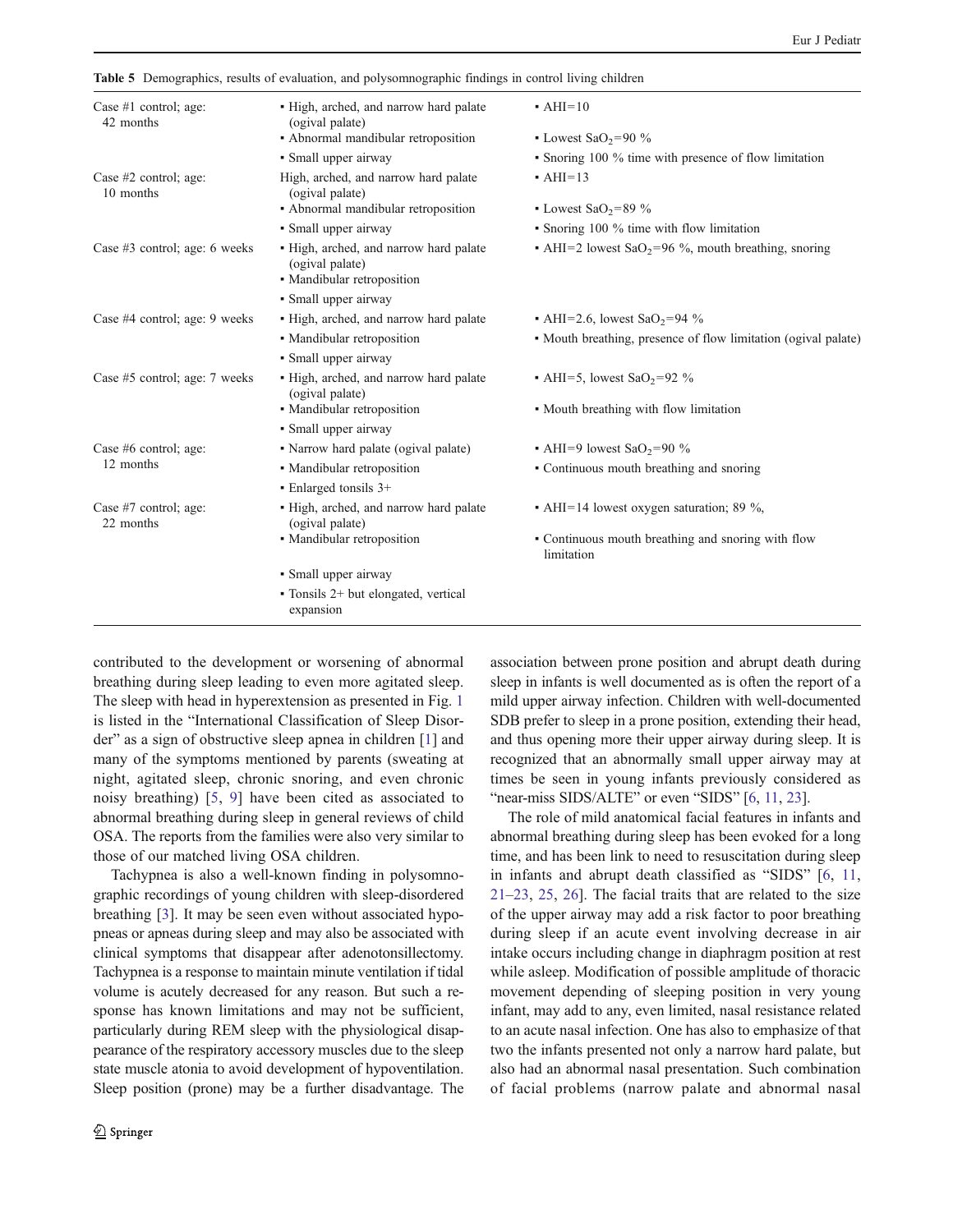passages) increases nasal resistance and renders children even more susceptible to abnormal nasal breathing with even modest rhinitis. Insufficiencies of the bony nasomaxillary complex and/or mandible are risk factors for abnormal breathing that may be present at birth [4].

The soft tissues of the upper airway are important factors in a normal size upper airway. In marginal cases, an abrupt enlargement of the soft tissues leading to an abrupt increase in nasal resistance leads to further airway narrowing and further reduce gas exchange, particularly again with physiologic muscle atonia of REM sleep. Recognition of risk factors leading to narrow upper airway as early in life as possible is important. High and narrow hard palate can be seen at/or very close from birth, the narrowing may also develop over time, particularly if there is a hypotonia of the tongue and facial muscles. Abnormal contraction of genio glossus and facial muscles has been experimentally demonstrated in infant monkeys where increase nasal resistance is induced [16], so, abnormality of the nose may induce abnormal nasal resistance that may secondarily impact maxillary growth [16]. Pediatricians have to understand the continuous interaction between good upper airway airexchange-normal maxillary growth and normal nasal resistance. They may have to pay attention to minor abnormalities of the nostrils as seen in four of our dead infants (see Fig. 4), abnormal septum placement, and high and narrow palatal vault. Polysomnography may not show apnea or hypopnea but "flow limitation" as previously defined [8]. Research investigation with the new standard for active anterior rhinometry (four-phase high resolution rhinomanometry) and acoustic rhinometry may be research tools to investigate further these infants [25, 28].

In this series, most dead children had additional contributing elements, such as upper airway infection. Tonsils were clearly enlarged at autopsy in several cases, providing a different source of functional upper airway narrowing. When examining the upper airway of a child, attention should be given to both soft tissue and bony limits of the upper airway. Those recognized to have small upper airways should be carefully evaluated, in particular during upper airway illnesses. Education of pediatrician and obstetricians on facial features of poor breathing during sleep may be helpful.

Acknowledgments We greatly thank Shannon S. Sullivan, M.D. for her help in the preparation of this manuscript.

Conflict of interest None of the authors has conflict of interest.

#### References

1. American Academy of Sleep Medicine (AASM) (2005) The international classification of sleep disorders, diagnostic and coding manual, 2nd ed. AASM Westchesrer Il.5; pp 56–59

- 2. Cistulli PA, Palmisano RG, Poole MD (1998) Treatment of obstructive sleep apnea-syndrome by rapid maxillary expansion. Sleep 21:831–835
- 3. Cohen SR, Ross KA, Burstein FD, Lefaivre JF, Riski JE, Simms C (1998) Skeletal expansion combined with soft-tissue reduction in the treatment of obstructive sleep apnea in children: physiologic results. Otolaryngol Head Neck Surg 119:476–485
- 4. Enlow DH (1990) Poston WR, Facial Growth 3rd ed. Philadelphia Saunders
- 5. Guilleminault C, Korobkin R, Winkle R (1981) A review of 50 children with obstructive sleep apnea syndrome. Lung 159:275–287
- 6. Guilleminault C, Heldt G, Powell N, Riley R (1986) Small upper airway in near miss SIDS infants and their families. Lancet 1:402–407
- 7. Guilleminault C, Partinen M, Praud JP, Quera-Salva MA, Powell NB, Riley RW (1989) Morphometric facial changes and obstructive sleep apnea in adolescent. J Peds 114:997–999
- 8. Guilleminault C, Li KK, Khramtsov A, Pelayo R, Martinez S (2004) Sleep disordered breathing: surgical outcome in prebutertal children. Laryngoscope 114:132–137
- 9. Guilleminault C, Lee JH, Chan A (2005) Pediatric obstructive sleep apnea syndrome. Arch Pediatr Adol Med 159:775–785
- 10. Guilleminault C, Huang YS, Glamann C, Li K, Chan A (2007) Adenotonsillectomy and obstructive sleep apnea in children: a prospective survey. Otolaryngol Head Neck Surg 136:169–175
- 11. Gun R, Tonkin SL (1989) Upper airway measurement during inspiration and expiration in infants. Pediatrics 84:73–74
- 12. Gun JR, Tonkin SL, Hadden W, Davis SL, Gunn AJ (2000) Neonatal micrognathia is associated with small upper airway radiographic measurements. Acta Pediatr 89:82–87
- 13. Leech HA (1958) Clinical analysis of orofacial morphology and behavior of 500 patients attending an upper respiratory clinic. Dent Pract Dent Res 9:57–68
- 14. Linder-Aronson S (1969) Dimensions of face and palate in nose breathers and habitual mouth breathers. Odont Rev 14:187–200
- 15. Linder-Aronson S (1970) Adenoids. Their effect on mode of breathing and nasal airflow and their relationship to characteristics of the facial skeleton and the dentition. A biometric, rhino-manometric and cephalometro-radiographic study on children with and without adenoids. Acta Oto-Laryngologica Supp 265:1–132
- 16. Miller AJ, Vargevik K, Chierici C, Harvold E (1984) Experimentally induced neuromuscular changes during and after nasal airway obstruction. Am J Orthod 85:385–392
- 17. McNamara JA (1981) Influence of respiratory pattern on craniofacial growth. Angle Orthod 51:269–300
- 18. Pirelli P, Saponara M, Guilleminault C (2004) Rapid maxillary expansion in children with obstructive sleep apnea. Sleep 27:761–766
- 19. Pirelli P, Saponara M, Da Rosa C, Ezio F (2010) Orthodontics and obstructive sleep apnea in children. Med Clin North Am 94:517–530
- 20. Rambaud C, Guilleminault C (2004) "Back to sleep" and unexplained sudden death in. Sleep 27:1359–1368
- 21. Rees K, Right A, Keeling JW, Douglas NJ (1998) Facial structure in the sudden infant death syndrome: case–control study. BMJ 317:179–180
- 22. Tasker C, Crosby JH, Stradling JR (2002) Evidence for persistence of upper airway narrowing during sleep, 12 years after adenotonsillectomy. Arch Dis Child 86:34–37
- 23. Tauman R, Gulliver TE, Kirshna J, Montgomery-Down HE, O'Brien L, Ivannenko A, Gozal D (2006) Persistence of obstructive sleep apnea syndrome in children after adeno-tonsillectomy. J Pediatr 149:803–808
- 24. Timms DJ (1984) The reduction of nasal airway resistance by rapid maxillary expansion and its effect on respiratory disease. J Laryngol Otol 98:357–362
- 25. Toh ST, Lin CH, Guilleminault C (2012) Usage of four-phase high resolution-rhinometry and measurement of nasal resistance. Sleep-Disordered-Breathing Laryngoscope (in press)